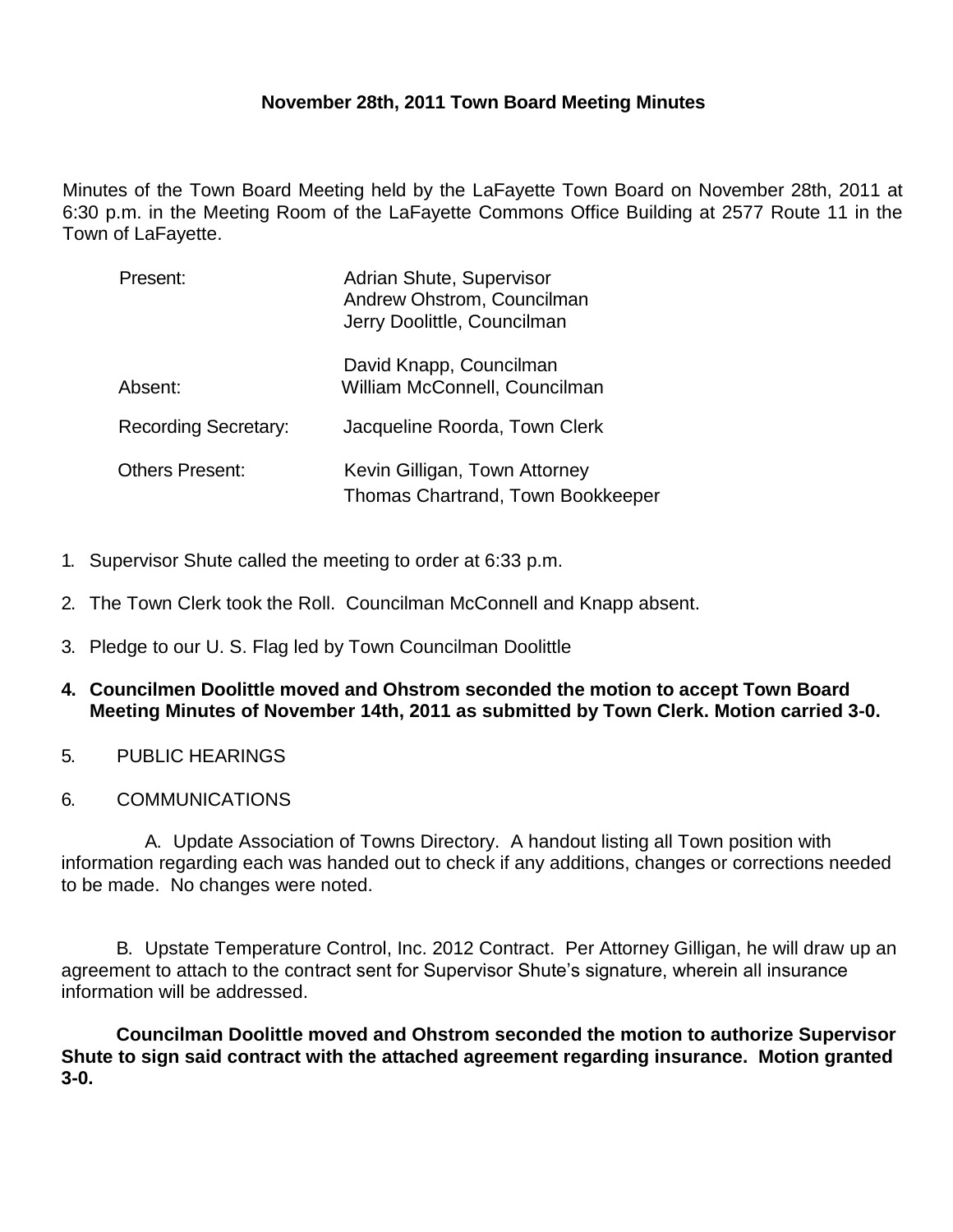# 7. SPECIAL REPORTS

## 8. REPORTS

- A. Departmental
- 1. Assessors

Discussion regarding law suits took place. Supervisor Shute advised that the school is not going to pursue any further legal action against National Grid. Assessor Shawn Adam advised that he is waiting for final paperwork from National Grid for settlement approval. He also advised the Verizon lawsuit is on hold as is the case with the other towns in dispute with Verizon and no one is jumping in to settle. Adam also advised that new lines are being hung for fios so we should be able to reassess at a later date. Doolittle questioned how much this is costing the town. Supervisor Shute said that between all four lawsuits, approximately \$28,000 and basically ends up being divided by number of parcels.

2. Building & Zoning Code Enforcement

Councilman Ohstrom questioned status of the Zumpano tire issue. Attorney Gilligan advised that the Court gave a 30 day notice that the tires needed to be removed. Town Clerk Roorda advised that Code Enforcer Lamson had checked on the property and discovered that all the tires have been removed as of today.

- 3. Dog Control
- 4. Highway Superintendent
	- a. Written Report will be submitted by Superintendent Greeley

Equipment – All plow trucks painted, restored and checked over – serviced and ready for the 2011-2012 snow season.

Roads – Continue to seal cracks while inclement weather. 3,000 tons of road sand will be hauled by November 29<sup>th</sup>, 2011.

Parks – LaFayette Beach guard shack has the siding installed on the peak.

Bridges – Visual inspections continued on the Clark Hollow Bridge. Replacing culvert pipes as needed.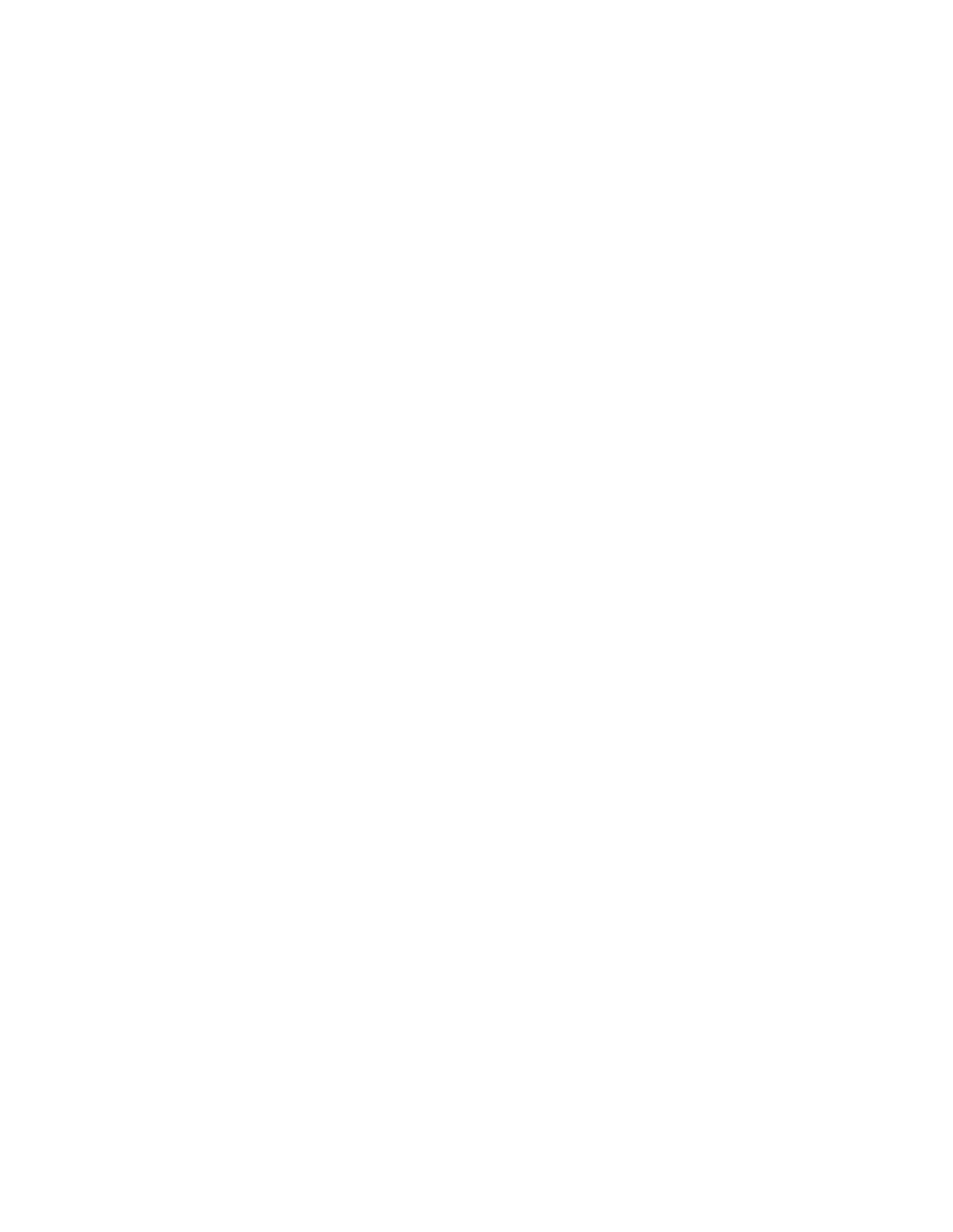- 5. Justice Court
	- a. Appendix 8 Monthly Review of Justice Court Records.

### **Councilman Ohstrom moved and Doolittle seconded motion stating that the Justice Court Monthly records have been audited and accepted. Motion carried 3-0.**

- 6. Library Director
- 7. Recreation Director
- 8. Tax Collector
- 9. Town Clerk

a. Roorda advised that at the Monthly Clerk's luncheon Kent Stuetz, from New York Archive spoke and one recommendation is to have an off-sight record back-up set up on computers to protect any and all information. Tom Chartrand advised that most Towns have this protection. Roorda advised that the Pompey Town Clerk uses a program Carbonite Systems at a cost of \$139.00 for three years.

### **Councilman Ohstrom moved and Doolittle seconded motion for the Town Clerk Computer to have the Carbonite 3 year on-line backup system installed. Motion granted 3- 0.**

b. Town Clerk Roorda questioned canceling procedure for dumpsters and port-a-johns advising that right after starting in the role of Town Clerk, it was brought to her attention that porta-john needed to be ordered, which she did. After discussion, it was decided that she should call to cancel both dumpster at Stafford and concession stand and the port-a-johns for the winter months.

#### 10. Town Supervisor

a. PERMA – The renewal quote for 2012 is showing increases across the board and a large increase of 45.64% for the Ambulance portion. The total average is at 28.14%. Shute advised that the bottom line is since we already are running on a tight budget, this is something we need to be aware of and keep ahead of.

#### B. COMMITEES

- 1. Community Development
- 2. Emergency Response
- 3. Employee Policies and Benefits
- 4. Environmental and Conservation Advisory Board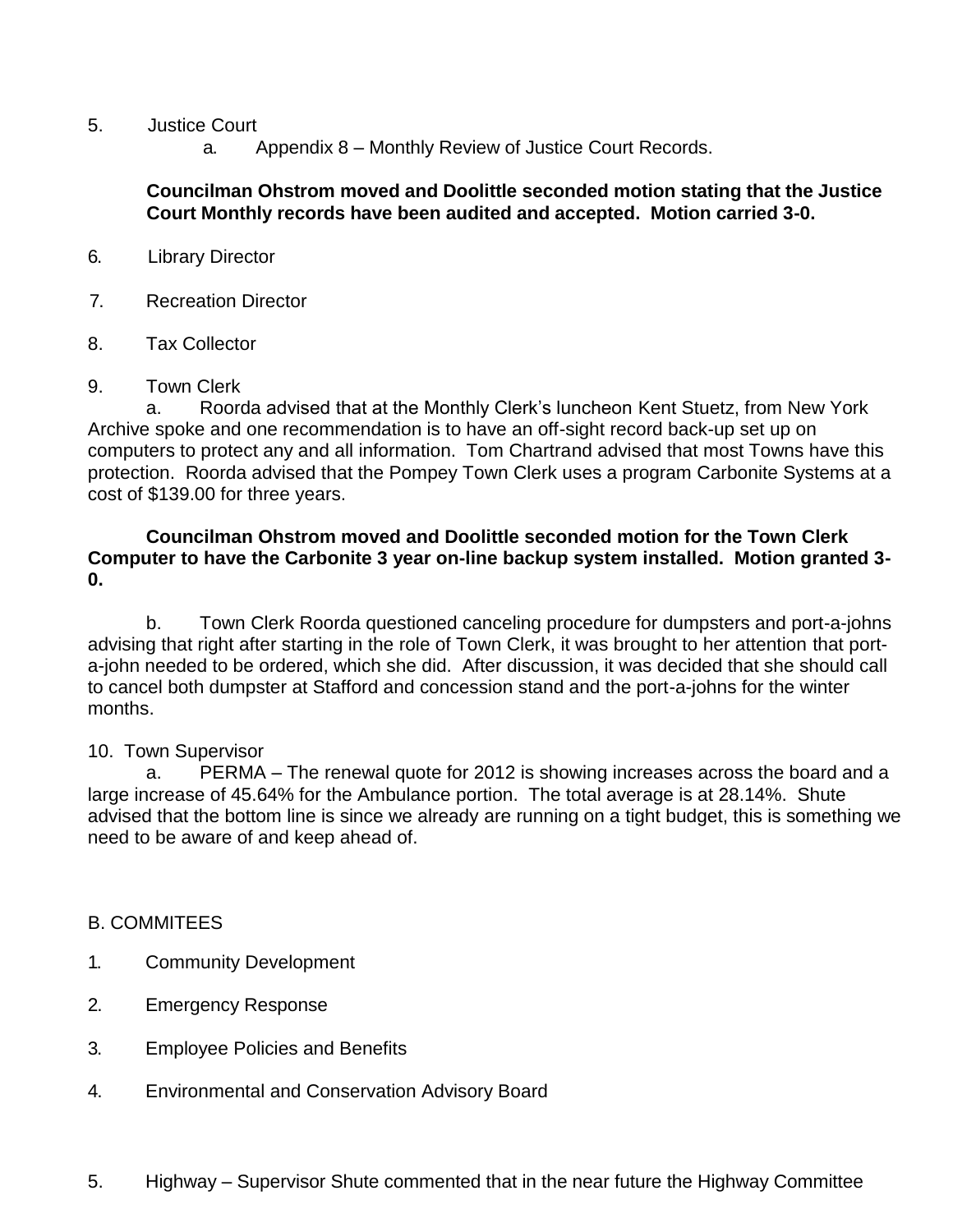needs to meet to discuss upcoming issues

6. Physical Plant – Councilman Doolittle revisited subject tabled from November  $14<sup>th</sup>$  meeting with regard to charging a set fee for rental of the Town Facilities. Discussion took place regarding cost of maintaining, heating, repairs, temperature controls and overall pros and cons of free vs. a nominal fee. Ohstrom suggested an hourly rate vs. day rate to ensure facilities may be rented for more than one occasion on any given day. Clerk Roorda advised that that is already happening. Ohstrom also stated that if a fee and deposit is enacted that non-exempt 501 C3 or 4 groups should not be charged.

**Councilman Doolittle moved and Ohstrom seconded motion to charge a fee in the amount of \$50.00 for rental of all town facilities, along with a deposit in the amount of \$50.00. Deposit check will be returned so long as the facility is left in condition agreed upon in Usage Reservation Agreement. The rental fee will exclude any tax exempt 501-C3 501-C4 groups renting the facilities. All non-residents and businesses will be charged the \$250.00 rental fee and the \$50.00 deposit as it stands now. Motion not passed, vote 2 in favor and 1 opposed.**

Supervisor Shute tabled discussion for next meeting when Councilman Knapp and McConnell are present.

7. Recreation and Youth

8. Safety – Councilman Doolittle advised that the condition of the Highway Garage is in question and he is not sure when the Insurance Inspector is coming back to inspect. He advised that the roof is leaking and not sure what condition the rafters are in. Doolittle also advised that Superintendent Greeley has not yet opened the wall to see what condition the Building Support Structure is in. Councilman Ohstrom asked if there is someone else who can inspect the building besides the insurance company. Doolittle commented that once it is established that certain repairs are needed we can apply for a grant and that we do need the inspection before acting on a grant application

- 9. School District Liaisons
- 10. Service Awards
- 11. SOTS & OCRRA
- 12. SPEDES
- 9. LITIGATION & OTHER LEGAL MATTERS

10. UNFINISHED BUSINESS & ACTIVE PROJECTS - Councilman Ohstrom advised that he did purchase 5 fireproof safes at a cost of \$490.00, which is a tremendous price. Supervisor Shute advised that they could go in Town Supervisor's office and that the Town historical items that Roy Dodge has can be stored safely in them.

11. NEW BUSINESS